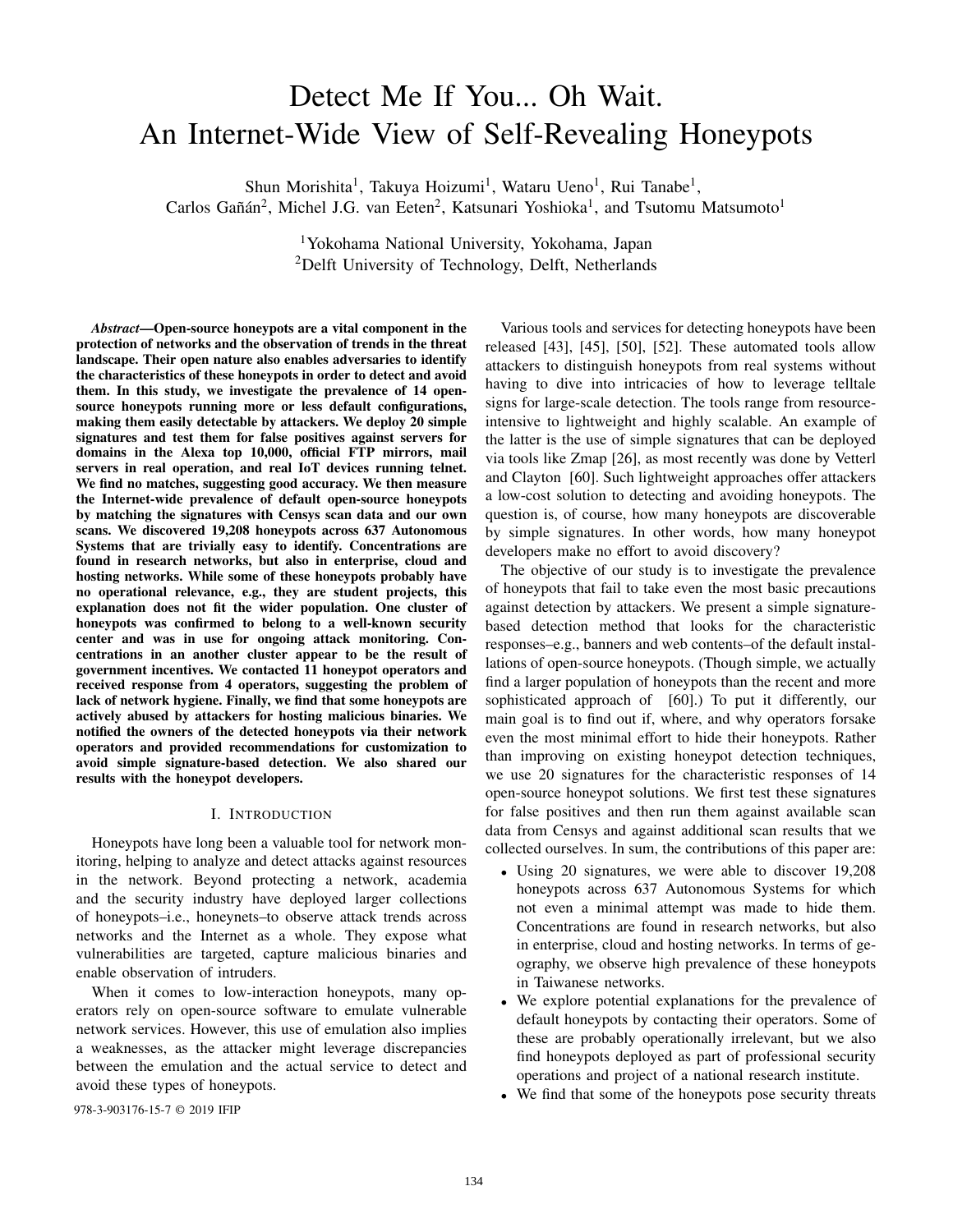themselves, as they are abused by attackers for hosting malicious binaries.

• We informed developers and operators of the easy discoverability of their honeypots and provided simple recommendations to prevent this.

The prevalence of easily discoverable honeypots is worrying. It seems prudent to assume that at least some attackers will leverage these evasion techniques or share their results in the form of blacklist. This means that all measurement projects and attack monitoring efforts based on these honeypots will be biased towards certain types of attacks and attackers – i.e., the less sophisticated ones. These biased observations potentially suck resources away from detecting and observing more skilled attackers. Last, but not least, we have also observed that poorly maintained honeypots can themselves become tools for the attackers. With our study, we aim to contribute to improving the security practices around honeypot deployment and safeguarding the validity of the measurement of attack trends.

The remainder of this paper is structured as follows. In Section II, we introduce a related work. In Section III, we outline a method to detect open-source honeypots. In Section IV, we describe our experiments. In Section V we discuss the experiment results. In Section VI, we describe ethical considerations and responsible disclosure. Finally, we conclude in Section VII.

# II. RELATED WORK

We use the term *honeypot* to refer a decoy system that are extensively leveraged to obtain threat information [3], [30], [31], [32], [47], capture malicious binaries [48], [62] and to detect previously-unseen attacks [46], [49]. Nawrocki *et al.* give a comprehensive overview of known honeypots [33]. Honeypot design: There is a wealth of work on honeypot design, roughly divided among on two types of designs: lowinteraction and high-interaction honeypots. The latter provides a truly vulnerable system, thus allowing the attacker to interact with the application or service. The former type provides is less realistic, but it prevents hijacking and provides more control over what the attacker can do, as it emulate only a part of network services.

Many low-interaction honeypots are based on open-source. Table I provides an overview. The Honeynet Project is a popular organization that is dedicated to investigating the latest network attacks [57]. It has developed many open-source honeypots and voluntaries all over the world are deploying these honeypots. Similarly, there are many other services that share open-source honeypots. It is not surprising for operators to deploy these honeypots without changing their settings. For this reason, we focus on the discoverability open-source honeypots. Our findings provide input for design decisions regarding to their discoverability.

Honeypot detection: There is a rich literature on honeypots detection and evasion [5], [29]. Various studies have showed how to distinguish between regular servers and honeypots by detecting the virtual environment and debugger [27], by using the latency of the network links [61], by sending out unmodified malicious traffics [42], by collecting evidence of the machine [6] or by fingerprinting network data [10]. Over time, automated tools for detecting honeypots have been released. Honeypot Hunter [50] is a tool to validate proxy from honeypot. Nmap [40] is one of the most well-known scanner that has signatures to detect known honeypots. The famous vulnerability scan tool Metasploit [44] also has a module to detect Kippo [18]. There are also services that perform honeypot detection. Honeyscore [52] is a service that rates the likelihood of an IP address being connected to a honeypot by drawing on Shodan [53].

A related body of work is the extension of large-scale scanning tools and techniques such as ZMap [26], to detect honeypots. Various studies have showed how to detect honeypots by systematically generating fingerprints for 9 different honeypots and scanning the Internet [60], by finding publicly accessible Industrial Control Systems on the public IPv4 address [36]. Similar to these studies, we base our approach on Internet-wide scanning tools. We use Censys data [8], which logs the results of ongoing ZMap scans, and combine it with our own scans. Our study contributes to this literature; not by improving the detection capability as such, but by providing a simple lightweight approach that still manages to uncover a large population of honeypots – larger, in fact, than via the more novel approach of [60]. That being said, our main goal is not to advance detection, but rather to find out if, where, and why operators forsake even the most minimal effort to hide their honeypots.

Detection resistance: In light of improved detection techniques, researchers have developed more stealthy honeypots, in order to observe further attacks. Various studies have showed how to develop stealthy honeypots by revising a small part of the toolkit code of Honeyd [39] and appropriately patching the operating system to counter fingerprint attacks [61], by developing a system that redirect attacking service connections to the honeypot and redirect non-attacking service connections or probing connections to the production servers [51], by proposing a method to distinguish honeypots from real bots and provide a higher chance to join botnets [35], or by reacting to botnets with an intelligent deceptive response to improve the depth of deception [7].

Vise verse, researches have revealed how human actors are affected from the underlying environment by implementing honeypots with different properties [58], or by proposing a mathematical model of what would make a computer system to pretend as if a fake honeypot and scare away smarter attackers [38]. This demonstrates an ongoing arm race between honeypot operators and attackers. Indeed for sure, honeypot operators should take care of detection resistance.

To the best of our knowledge, very little research has been done for surveying the prevalence of honeypots across the Internet. Given the diversity of honeypots and their varying degrees of discoverability, this is a hard task. We aim to survey a specific subset of this population: open-source honeypots that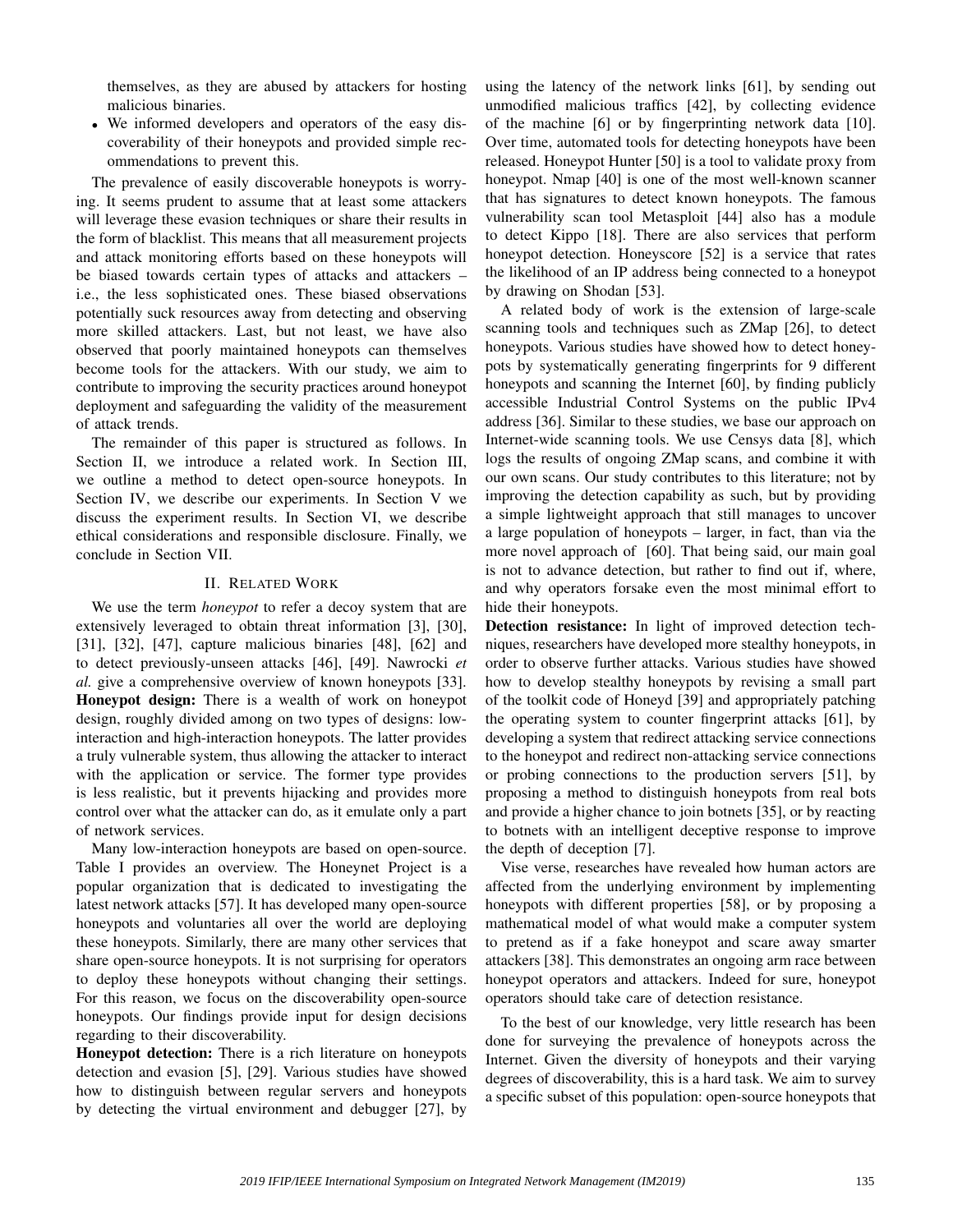TABLE I: Open-source Honeypots and Listening Port (TCP).

| Honeypot                 | Version (Installed date) | <b>Listening Port (TCP)</b>           |  |  |
|--------------------------|--------------------------|---------------------------------------|--|--|
| Kippo [18]               | (08/13/2017)             | 22*, 2222                             |  |  |
| Cowrie [13]              | 1.2.0                    | 22*, 23*, 2222, 2223                  |  |  |
| telnetlogger [22]        | 0.2                      | $\overline{23}$                       |  |  |
| MTPot [19]               | (10/18/2017)             | 23                                    |  |  |
| Telnet IoT honeypot [21] | (09/14/2017)             | 23*, 2222                             |  |  |
| Glastopf [15]            | $3.1.3$ -dev             | 80                                    |  |  |
| Shockpot [20]            | (10/18/2017)             | 80*, 8080                             |  |  |
| Wordpot [24]             | (09/14/2017)             | 80                                    |  |  |
| HoneyThing [17]          | 1.0.0                    | 80, 7547                              |  |  |
| Conpot [12]              | 0.5.1-default-template   | 80, 102, 502                          |  |  |
| Nepenthes [4]            | 0.2.2                    | 21, 25, 42, 80, 110, 135, 139, 143,   |  |  |
|                          |                          | 220, 443, 445, 465, 993, 995, 1023.   |  |  |
|                          |                          | 1025, 2103, 2105, 2107, 2745, 3127,   |  |  |
|                          |                          | 3140, 3372, 5000, 5554, 6129,         |  |  |
|                          |                          | 10000, 17300, 27347                   |  |  |
| Dionaea [14]             | 0.1.0                    | 21, 42, 80, 135, 443, 445, 1433,      |  |  |
|                          |                          | 1723, 3306, 5060, 5061                |  |  |
| Amun [11]                | $0.2.3$ -devel           | 21, 23, 25, 42, 80, 105, 110, 135,    |  |  |
|                          |                          | 139, 143, 443, 445, 554, 587, 617,    |  |  |
|                          |                          | 1023, 1025, 1080, 1111, 1581, 1900,   |  |  |
|                          |                          | 2101, 2103, 2954, 2967, 2968, 3127,   |  |  |
|                          |                          | 3128, 3268, 3372, 3389, 3628, 5000,   |  |  |
|                          |                          | 5168, 5554, 6070, 6101, 6129, 7144,   |  |  |
|                          |                          | 7547, 8080, 9999, 10203, 27347,       |  |  |
|                          |                          | 38292, 41523                          |  |  |
| HoneyPv [16]             | 0.6.3-linux-profile      | 7*, 8*, 21*, 22*, 23*, 25*, 53*, 80*, |  |  |
|                          |                          | 88*, 110*, 111*, 139*, 143*, 389*,    |  |  |
|                          |                          | 443*, 636*, 873*, 2049, 3306, 5432,   |  |  |
|                          |                          | 6000, 10007, 10008, 10021, 10022,     |  |  |
|                          |                          | 10023, 10025, 10053, 10080, 10088,    |  |  |
|                          |                          | 10110, 10111, 10139, 10143, 10389,    |  |  |
|                          |                          | 10443, 10636, 10873                   |  |  |

We note that port numbers with asterisk  $(*)$  indicate target port that honeypot operators additionally set up for further observation.

are running with the default configuration, as well as identify where concentrations of such honeypots occur. This raises new questions about the incentives of honeypot operators.

# III. SIGNATURE-BASED HONEYPOT DETECTION

In this section, we outline our method to detect 14 opensource honeypots, listed in Table I. In order to perform Internet-wide scans for these honeypots, we focused on their characteristic responses that can be obtained by a single request packet so that the detection can be implemented with scalable scanners like ZMap [26].

We use 3 existing signatures implemented in Nmap for detecting 2 open-source honeypots, that is Nepenthes (FTP) and Dionaea (FTP, HTTP). For the remaining honeypots, we ran and scanned each of them in our local environment to find characteristic responses. We were able to create 8 signatures for 5 honeypots. For 7 honeypots, we could not find any characteristic response. We investigated their source code and were able to develop a further 9 signatures for these honeypots. In sum, we created 17 signatures for 12 open-source honeypots and by combining them with the 3 Nmap signatures for 2 opensource honeypots, we used 20 signatures in total for detecting 14 open-source honeypots. Table II summarize the signatures. We categorize our signatures into: banner, HTTP response, and error response. We show details of each signature in Table III. Banner: Banner is the string that is returned first when connecting to a service. Services such as FTP, SSH, and Telnet can return a banner. Telnet service often sends negotiation option data before sending the actual banner string. For simplicity, we treat this option data as part of the banner. We find that the default banners of many open-source honeypots are unique enough to be used as signatures for their detection. We compared all FTP and Telnet banners of the honeypots with 694 FTP banners and 1,056 Telnet banners registered in *Nmap-service-probe* and found no match, indicating that these honeypot banners are indeed different from those common services that Nmap can identify. We note that it is technically

TABLE II: Signature Category of Open-source Honeypots.

| <b>Honeypot</b>                      | <b>Signature Category</b> |
|--------------------------------------|---------------------------|
| Nepenthes (21/TCP, FTP)              | *Banner                   |
| Dionaea (21/TCP, FTP)                | *Banner                   |
| Amun (21/TCP, FTP)                   | <b>Banner</b>             |
| Kippo (22/TCP, SSH)                  | Error response            |
| Cowrie (22/TCP, SSH)                 | Error response            |
| Cowrie (23/TCP, Telnet)              | Banner                    |
| telnetlogger (23/TCP, Telnet)        | Banner                    |
| MTPot (23/TCP, Telnet)               | <b>Banner</b>             |
| Telnet IoT honeypot (23/TCP, Telnet) | <b>Banner</b>             |
| HoneyPy (23/TCP, Telnet)             | <b>Banner</b>             |
| Amun (25/TCP, SMTP)                  | Banner                    |
| Glastopf (80/TCP, HTTP)              | HTTP response             |
| Shockpot (80/TCP, HTTP)              | HTTP response             |
| Wordpot (80/TCP, HTTP)               | HTTP response             |
| HoneyThing (80/TCP, HTTP)            | HTTP response             |
| Conpot (80/TCP, HTTP)                | HTTP response             |
| Dionaea (80/TCP, HTTP)               | *HTTP response            |
| Amun (80/TCP, HTTP)                  | HTTP response             |
| HoneyPy (80/TCP, HTTP)               | HTTP response             |
| Amun (143/TCP, IMAP)                 | Banner                    |

We note that signatures with asterisk (\*) are existing signatures registered in *Nmap-service-probe*.

easy to change the banners of the honeypots to avoid detection since they are indeed open source. Many of them even have a configuration file so that operators can customize the banner without changing the source code of the honeypot.

HTTP response: For those honeypots running HTTP services, the default HTTP response can be an easy signature for their detection. Indeed, we found that all 8 open-source honeypots that run HTTP service responded with some unique patterns if used in their default configuration (e.g., a hard-coded timestamp in HTTP header, unique HTML content, fixed response for any requests). Like banners, the HTTP response of these honeypots can be rather easily customized to avoid detection. Error response: We found that intentionally erroneous requests were poorly handled by some of the honeypots and their responses are unique enough to be used as a signature. For example, an SSH negotiation with a non-existing SSH version would trigger a unique error message of some honeypots.

We note that our signature can be used for honeypot detection with sending just a single fixed request packet and capturing the corresponding response packet from the target host. This allows us to implement the detector with ZMap and thus Internet-wide scans are possible. Since SSH honeypots Kippo [18] and Cowrie [13] have similar error responses, we can distinguish these honeypots from each other with more interactions. We show details of the detection flow in figure 1.

# IV. EXPERIMENTS

In this section, we first evaluate the accuracy of the signatures to ensure a sufficiently low rate of false positives. We then match our signatures with scan data from Censys [8] and our own scans using ZMap [9], [26].

# *A. Evaluating Accuracy*

As we derived our signatures from the default installations of the open-source honeypots and their source codes, it is confirmed that the signatures do match the characteristic responses of these honeypots. The key question regarding accuracy is, therefore, the rate of false positives, rather than false negatives. We evaluate the false positive rate by matching the signatures to four datasets of benign services that we assume to contain no honeypots.

Alexa Ranking: First, we used Alexa top 10,000 ranking [1] for our evaluation. It is highly unlikely that the high-ranked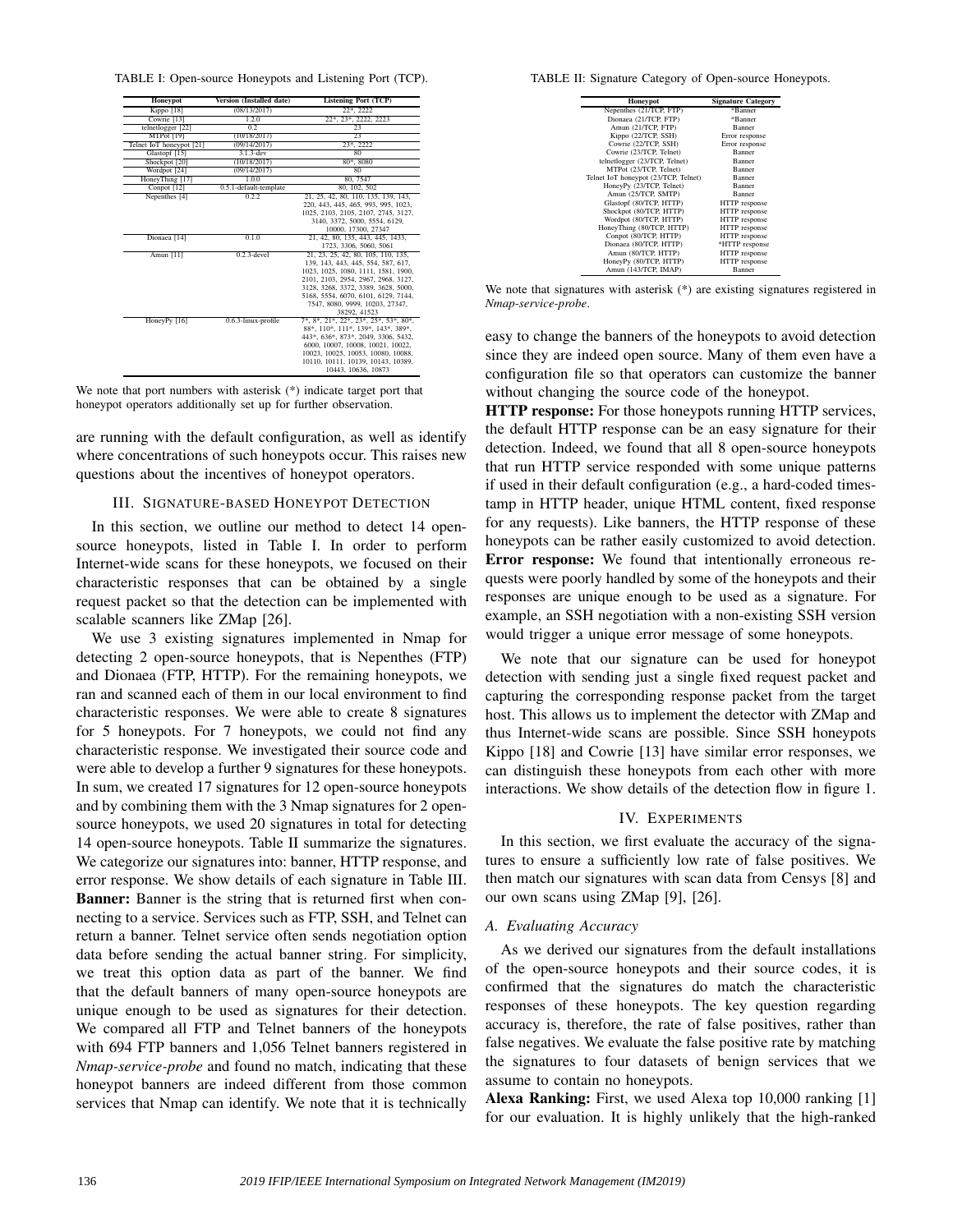|  |  | TABLE III: Signatures of Open-source Honeypots. |  |
|--|--|-------------------------------------------------|--|
|--|--|-------------------------------------------------|--|

| Honeypot                             | <b>Signature Category</b> | <b>Input Data</b>         | <b>Response</b>                                                                            |
|--------------------------------------|---------------------------|---------------------------|--------------------------------------------------------------------------------------------|
| Nepenthes (21/TCP, FTP) (Nmap)       | Banner                    | NULL                      | 220 ---freeFTPd 1\.0---warFTPd 1\.65---\r\n                                                |
| Dionaea (21/TCP, FTP) (Nmap)         | Banner                    | NULL                      | 220 Welcome to the ftp service\r\n                                                         |
| Amun (21/TCP, FTP)                   | Banner                    | <b>NULL</b>               | 220 Welcome to my FTP Server\r\n                                                           |
| Cowrie (23/TCP, Telnet)              | Banner                    | <b>NULL</b>               | \xff\xfd\x1flogin:                                                                         |
| telnetlogger (23/TCP, Telnet)        | Banner                    | NULL                      | \xff\xfb\x03\xff\xfb\x01\xff\xfd\x1f\xff\xfd\x18\r\nloqin:                                 |
| MTPot (23/TCP, Telnet)               | Banner                    | <b>NULL</b>               | \xff\xfb\x01\xff\xfb\x03\xff\xfc'\xff\xfe\x01\xff\xfd\x03\xff\xfe\"\xff\xfd'\xff           |
|                                      |                           |                           | \xfd\x18\xff\xfe\x1fUsername:                                                              |
| Telnet IoT honeypot (23/TCP, Telnet) | Banner                    | $\frac{r}{n}$             | \xff\xfd\x01Loqin: Password: \r\nWelcome to EmbyLinux 3\.13\.0-24-qeneric\r\n #            |
| HoneyPy (23/TCP, Telnet)             | Banner                    | NULL                      | Debian GNU/Linux 7\r\nLogin:                                                               |
| Amun (25/TCP, SMTP)                  | Banner                    | <b>NULL</b>               | 220 mail\.example\.com SMTP Mailserver\r\n                                                 |
| Glastopf (80/TCP, HTTP)              | HTTP response             | GET / HTTP/1.0\r\n\r\n    | <h2>Blog Comments</h2> \n <label for='\"comment\"'>Please post your comments</label>       |
|                                      |                           |                           | for the blog\n<br>\n <textarea id='\"comment\"&lt;/td' name='\"comment\"'></textarea>      |
|                                      |                           |                           | rows=\"4\" columns=\"300\">\n<br>>>>>> <input type='\"submit\"&lt;/td'/>                   |
|                                      |                           |                           | name=\"submit\" id=\"submit_comment\" value=\"Submit\" />\n                                |
| Shockpot (80/TCP, HTTP)              | HTTP response             | GET /nsE/2m9/hK9/fOv      | <html><br/>body&gt;<h1>It Works!</h1>\n<p>This is the default web page for this</p></html> |
|                                      |                           | $HTTP/1.0\r\nhr\n\n\$     | server\.\n <p>The web server software is running but no content has been</p>               |
| Wordpot (80/TCP, HTTP)               | HTTP response             | GET /wp-login.php?action  | added, yet\.\n\n<br><input name='\"testcookie\"' type='\"hidden\"' value='\"1\"&lt;/td'/>  |
|                                      |                           | =lostpassword             | />\n\t\n\n\n <p id='\"nav\"'>\n<a href='\"/wp-login\.php\?action=&lt;/td'></a></p>         |
|                                      |                           |                           | lostpassword\" title=\"Password Lost and Found\">Lost your password\?                      |
| HoneyThing (80/TCP, HTTP)            | HTTP response             | GET /Forms/login security | <script language='\"JavaScript\"'></script>                                                |

We note that although some response patterns in the signatures seem legitimate, they indeed differ from the actual legitimate responses. For example, default banner for telnetd in Debian 7.0 is "Debian GNU/Linux 7\r\ndebian login:", which is different from those used by HoneyPy "Debian GNU/Linux 7\r\nLogin:".



Fig. 1: Flow of SSH honeypot distinction.

domains are actually connected to a honeypot. We conducted a DNS lookup for the 10,000 domains, which results in 8,744 unique IP addresses. We then scanned these addresses and matched the results against our 20 signatures. We found open ports around services for which we have signatures. Since Alexa ranking is web site ranking, most of them were running on HTTP: 8,581. We also found 749 open ports for FTP, 1,128 for SSH, 53 for Telnet, 841 for SMTP, and 557 for IMAP. None of these results contained matches – in other words, we found no false positives.

Official FTP Mirrors: The second data source consisted of the official mirrors of Ubuntu [59], Apache [55], and CentOS [56] for evaluation of FTP honeypot signatures. We assume that these official mirrors contain no honeypots. We compiled a list of 531 unique domains running an FTP server: 299 domains for Ubuntu, 119 domains for Apache, and 258 domains for CentOS. The DNS lookup on these domains resulted in 457 IP addresses. Again, the results of our scans of these addresses contained no matches. Moreover, as described earlier, we confirmed that none of the honeypot FTP banners matched with 694 FTP banners registered in Nmap, showing honeypot banners are different from common FTP services that can be identified by Nmap.

University Email Domains: Third, we used university email domains for evaluation of the SMTP and IMAP honeypot signatures. We used the university domains of the GitHub repository [23] to make a list of domains and requested a DNS lookup to get their corresponding MX records. We collected 6,463 unique IP addresses where SMTP service was open and 1,683 unique IP addresses where IMAP service was open. We conducted a scan and confirmed that there were no false positives for any of these IP addresses.

IoT Device Telnet Services: Unlike other network services, Telnet service is often not meant to be provided for global use. Instead, it is running on many IoT devices like IP camera and routers [2]. We could only obtain six real IoT devices running Telnet services including four routers and two network storages. Our signatures did not create any false positives against the six devices. Moreover, we recall that our Telnet signatures did not match with any of the existing 1,056 banners registered in Nmap, showing their uniqueness.

# *B. Investigating Prevalence of Honeypots*

After establishing that our approach has a sufficiently low false positive rate, we matched the signatures against Internet-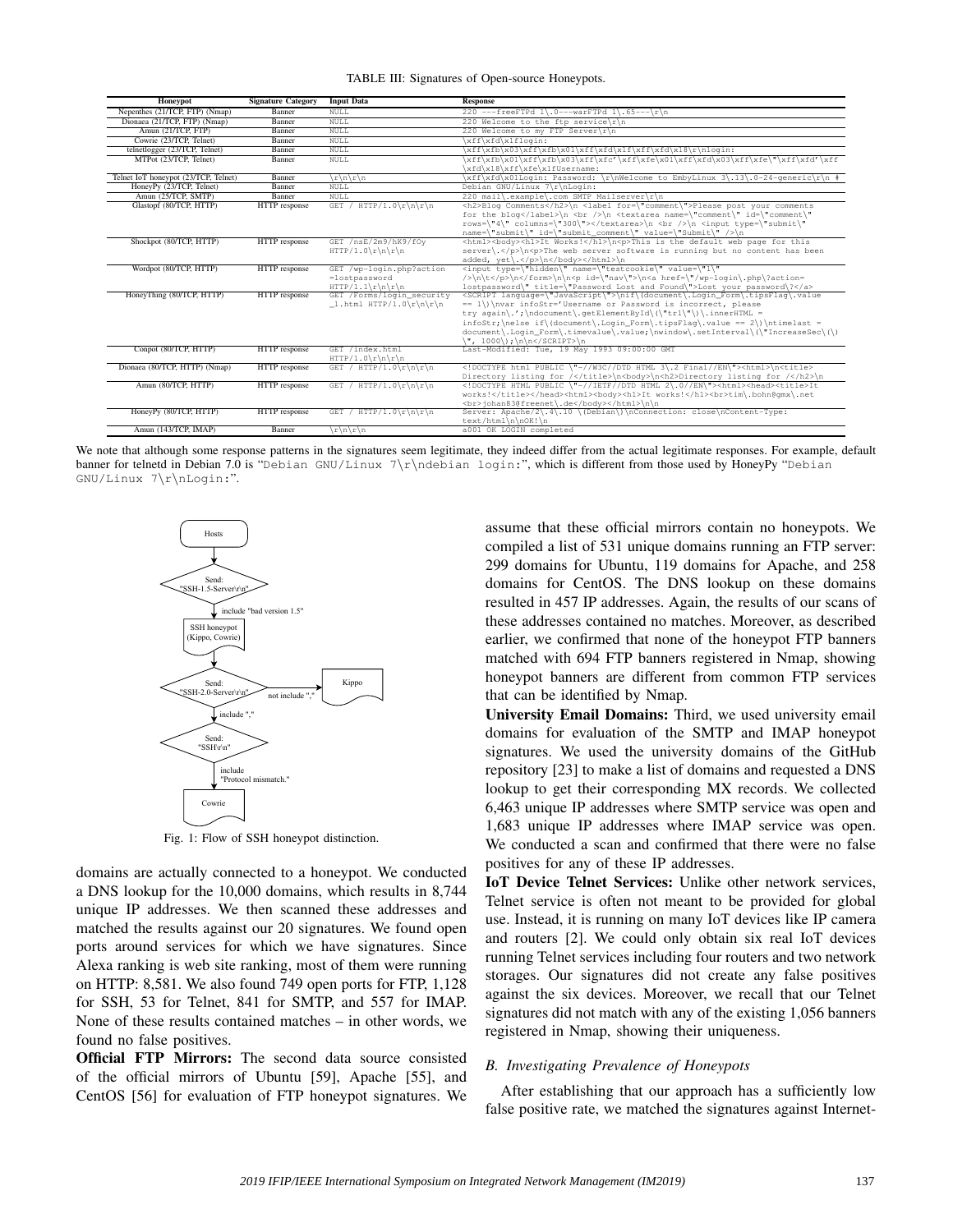TABLE IV: Honeypot Detection Result using Censys and Our Own Scan data.

| <b>Honeypot</b> signature                 | # Honeypots | # Honeypots   | # Honeypots   | <b>Survival Ratio</b> | # Honeypots      |
|-------------------------------------------|-------------|---------------|---------------|-----------------------|------------------|
|                                           | (Censys)    | (Censys+Scan) | (Censys+Scan) |                       | (Bitter Harvest) |
| Nepenthes (21/TCP, FTP) (Nmap)            | 124         |               | 119           | 96.0%                 |                  |
| Dionaea (21/TCP, FTP) (Nmap)              | 1,751       |               | 1.324         | 75.6%                 |                  |
| Amun (21/TCP, FTP)                        | 1.720       |               | 745           | 43.3%                 |                  |
| Cowrie (23/TCP, Telnet)                   | 1.796       |               | 570           | 31.7%                 | 938              |
| telnetlogger (23/TCP, Telnet)             | 2.984       |               | 32            | 1.1%                  |                  |
| MTPot (23/TCP, Telnet)                    | 226         |               | 98            | 43.4%                 | 216              |
| HoneyPy (23/TCP, Telnet)                  |             |               |               | 50.0%                 |                  |
| Amun (25/TCP, SMTP)                       | 1.608       |               | 430           | 26.7%                 |                  |
| Glastopf (80/TCP, HTTP)                   | 2.487       |               | 1.154         | 46.4%                 | 3,371            |
| Conpot (80/TCP, HTTP)                     | 89          |               | 51            | 57.3%                 | 87               |
| Dionaea (80/TCP, HTTP) (Nmap)             | 2.220       |               | 569           | 25.6%                 | 202              |
| Amun (80/TCP, HTTP)                       | 944         |               | 544           | 57.6%                 |                  |
| HoneyPy (80/TCP, HTTP)                    | 19          |               | 10            | 52.6%                 |                  |
| Amun (143/TCP, IMAP)                      | 1.728       |               | 686           | 39.7%                 |                  |
| Kippo (22/TCP, SSH)                       |             | 505           |               |                       | 758              |
| Cowrie (22/TCP, SSH)                      |             | 998           |               |                       | 2,021            |
| Telnet IoT honeypot (23/TCP, Telnet)      |             |               |               | ۰                     | 11               |
| Shockpot (80/TCP, HTTP)                   |             |               |               | ۰                     |                  |
| Wordpot (80/TCP, HTTP)                    |             |               |               |                       |                  |
| HoneyThing (80/TCP, HTTP)                 |             |               |               | ۰                     |                  |
| telnet-password-honeypot (23/TCP, Telnet) |             |               |               | ۰                     |                  |
| Total                                     | 17,698      | 1.510         | 6.333         | 35.8%                 | 7.605            |

wide scan data to measure the prevalence of default installations of open-source honeypots. While we could have scanned the whole Internet by ourselves using ZMap, we decided to take advantage of Censys data. The data contains periodic Internet-wide scan results using ZMap and ZGrab [25] and that we can reduce additional scans for the investigation.

The Censys data we used for the investigation was from Apr 9, 2018 to Apr 15, 2018. The Censys data contained 16.2M hosts with 21/tcp (FTP) open, 8.4M hosts with 23/tcp (Telnet) open, 13.6M hosts with 25/tcp (SMTP) open, 64.6M hosts with 80/tcp (HTTP), and 9.1M hosts with 143/tcp (IMAP) open, respectively. Among our 20 signatures, 14 of them could be directly matched with Censys data without additional scans (i.e. Censys data contained all necessary requests and responses to test these signatures). For the remaining 6 signatures, which could not be directly matched with Censys data, we first created more generic signatures to extract the candidate hosts from Censys data and then scanned the candidate hosts by ourselves using ZMap with the 6 signatures. Because the time when we performed our own scan (May 19, 2018) was about one month after Censys scan, we might underestimate the popularity of the honeypots due to their IP address churn. In order to measure the change over time, we also scanned the detected honeypots by the 14 signatures one month after the last Censys scan.

Table IV summarizes the detection results. The first column is our honeypot signature. The second column is the number of honeypots detected from Censys data. The third column is the number of honeypots detected by our own scans on the candidates extracted from Censys data. The fourth column is the number of honeypots detected by our own scan performed one month after the Censys scan. The fifth column is the surviving ratio of honeypots within the one month. The sixth column is the detection result of related work [60]. In summary, we detected 17,698 honeypots from Censys data by the 14 signatures. The most popular ones were telnetlogger with 2,984 hosts, Glastoph with 2,487 hosts, and Dionaea with 2,220 hosts. From the combination of Censys and our own scans with the 6 remaining signatures, we detected 1,510 honeypots with 2 popular solutions Cowrie with 998 hosts and Kippo with 505 hosts. In total, we detected 19,208 honeypots from 14 open-source honeypots. Compared to the related work [60] that detected 7,605 honeypots from 9 open-source honeypots, our result shows that our lightweight approach has

TABLE V: Frequently observed FTP banner on the Internet.

| Rank                    | $_{\rm IP}$ | Ratio   | <b>Banner</b>                                |
|-------------------------|-------------|---------|----------------------------------------------|
|                         | 5.436.627   | 33.5%   |                                              |
| $\overline{\mathbf{c}}$ | 800,771     | 4.93%   | 220 Microsoft FTP Service\r\n                |
| $\overline{\mathbf{3}}$ | 518,558     | 3.19%   | 220 FTP Server ready. $\r\ln$                |
| $\overline{4}$          | 343,316     | 2.11%   | 220 (vsFTPd $2.2.2$ ) \r\n                   |
| 5                       | 216.232     | 1.33%   | 220 Ftp firmware update utility              |
| 6                       | 205,967     | 1.27%   | 220 (vsFTPd $3.0.2$ ) \r\n                   |
| $\overline{7}$          | 141,608     | 0.872%  | 220 FTP service ready. \r\n                  |
| $\mathbf{8}$            | 119,395     | 0.736%  | 220 Serv-U FTP Server v6.4 for WinSock ready |
|                         |             |         | $\r \n$                                      |
| 9                       | 118,699     | 0.731%  | 220-Microsoft FTP Service\r\n                |
| 10                      | 85,602      | 0.527%  | 220 (vsFTPd $3.0.3$ ) \r\n                   |
| ÷                       |             |         |                                              |
|                         |             |         |                                              |
| 228                     | 1.751       | 0.0108% | Dionaea banner                               |
| 232                     | 1.720       | 0.0106% | Amun banner                                  |
| 3,358                   | 124         | 0.0008% | Nepenthes banner                             |
| Total                   | 16.232.733  | 100%    |                                              |

TABLE VI: Frequently observed Telnet banner on the Internet.

| Rank            | IP                           | Ratio                  | <b>Banner</b>                                                                                                      |
|-----------------|------------------------------|------------------------|--------------------------------------------------------------------------------------------------------------------|
| 1               | 4,651,675                    | 28.7%                  |                                                                                                                    |
| $\overline{2}$  | 176.908                      | 2.09%                  | {"banner":"\r\n\r\nUser Access Verification\r\n                                                                    |
|                 |                              |                        | \r\nUsername: ","will": [{"name":"Echo","value"                                                                    |
|                 |                              |                        | :1}, {"name": "Suppress Go Ahead", "value":3}], "do"                                                               |
|                 |                              |                        | : [{"name": "Terminal Type", "value":24}, {"name":<br>"Negotiate About Window Size", "value":31}}}                 |
| 3               | 120.561                      | 1.43%                  | {"banner":"\r\n%connection closed by remote host                                                                   |
|                 |                              |                        | $! \u0000"$                                                                                                        |
| $\overline{4}$  | 102.623                      | 1.21%                  | {"banner":"\r\r\n(none) login: ","will":[{"name"                                                                   |
|                 |                              |                        | : "Echo", "value":1}, { "name": "Suppress Go Ahead",                                                               |
|                 |                              |                        | "value":3} ], "do": [{"name":"Echo", "value":1}, {<br>"name": "Negotiate About Window Size", "value"               |
|                 |                              |                        | $: 31$ }1}                                                                                                         |
| 5               | 100.768                      | 1.19%                  | {"banner":"\r\n\r\nUser Access Verification\r\n                                                                    |
|                 |                              |                        | \r\nPassword: ","will": [{"name":"Echo","value"                                                                    |
|                 |                              |                        | :1}, {"name": "Suppress Go Ahead", "value":3}], "do"                                                               |
|                 |                              |                        | : [{"name": "Terminal Type", "value":24}, {"name":                                                                 |
|                 |                              |                        | "Negotiate About Window Size", "value":31}}}                                                                       |
| 6               | 86.023                       | 1.02%                  | {"banner":"\r\nWelcome Visiting Huawei Home                                                                        |
|                 |                              |                        | Gateway\r\nCopyright by Huawei Technologies Co.                                                                    |
|                 |                              |                        | , Ltd.\r\n\r\nLogin:", "will": [{"name": "Echo",<br>"value":1}, { "name": "Suppress Go Ahead", "value"             |
|                 |                              |                        | :3}, {"name": "Terminal Type", "value":24}}}                                                                       |
| $\overline{7}$  | 64.764                       | 0.767%                 |                                                                                                                    |
|                 |                              |                        | :"Echo", "value":1}, { "name": "Suppress Go Ahead",                                                                |
|                 |                              |                        | "value":3} ], "do": [{"name": "Echo", "value":1}, {                                                                |
|                 |                              |                        | "name": "Negotiate About Window Size", "value":31}                                                                 |
|                 |                              |                        | , {"name": "Remote Flow Control", "value": 33}}}                                                                   |
| 8               | 53,498                       | 0.633%                 | ${\text{\texttt{``banner''}}:\texttt{\texttt{r}\cdot\texttt{r}\cdot\texttt{``will''}}:\texttt{\texttt{``name''}}:$ |
|                 |                              |                        | "Echo", "value":1} ], "do": [{"name": "Terminal Type"<br>, "value":24}}}                                           |
| 9               | 41.949                       | 0.497%                 | {"banner":"\r\nlogin: ","will": [{"name":"Echo",                                                                   |
|                 |                              |                        | "value":1}, { "name": "Suppress Go Ahead", "value"                                                                 |
|                 |                              |                        | :3}]}                                                                                                              |
| 10              | 39.792                       | 0.245%                 | {"banner":"\r\nAccount:","will": [{"name":"Echo",                                                                  |
|                 |                              |                        | "value":1} ], "do": [{"name": "Terminal Type", "value"                                                             |
|                 |                              |                        | $: 24$ } }                                                                                                         |
|                 |                              |                        |                                                                                                                    |
| 189             | 2.984                        | 0.0353%                | telnetlogger banner                                                                                                |
| 261             | 1.793                        | 0.0212%                | <b>Cowrie</b> banner                                                                                               |
| 1.080<br>52.984 | 214                          | 0.00253%<br>0.0000237% | <b>MTPot</b> banner<br><b>HoneyPy</b> banner                                                                       |
|                 | $\overline{2}$<br>16.232.733 | 100%                   |                                                                                                                    |
| <b>Total</b>    |                              |                        |                                                                                                                    |

the same or even better ability to detect honeypots.

Our re-scanning after the Censys scan revealed that at least 6,333 (35.8%) of 17,698 honeypots were still in operation after one month. Considering the lost honeypots by IP address churn, this gives us an impression of how many of these honeypots remained alive for more than a month. For most honeypots, a significant fraction was still running at the later time. There is one notable exception: almost all of the nearly 3,000 telnetlogger honeypots have disappeared. All of these honeypots were operated in the IP address range of a French research institution.

We also compared the FTP and Telnet banners of the honeypots against the total population of banners in the Censys data. Tables V and VI summarize how infrequent the banners of honeypots occur in the population. This implies that they can be used as detection signatures. Instead, an easy solution to prevent detection would be to use the popular banners.

# V. DISCUSSION

Discovering honeypots in the wild is a daunting task as by design they are meant to be deceptive. While our approach proved that it is possible to easily map off-the-self honeypots that are running default configuration, it is not feasible to map at scale all the honeypots that actually exist that are *well configured*. For example, Among the 14 open-source honeypots which we investigated, Conpot developers mention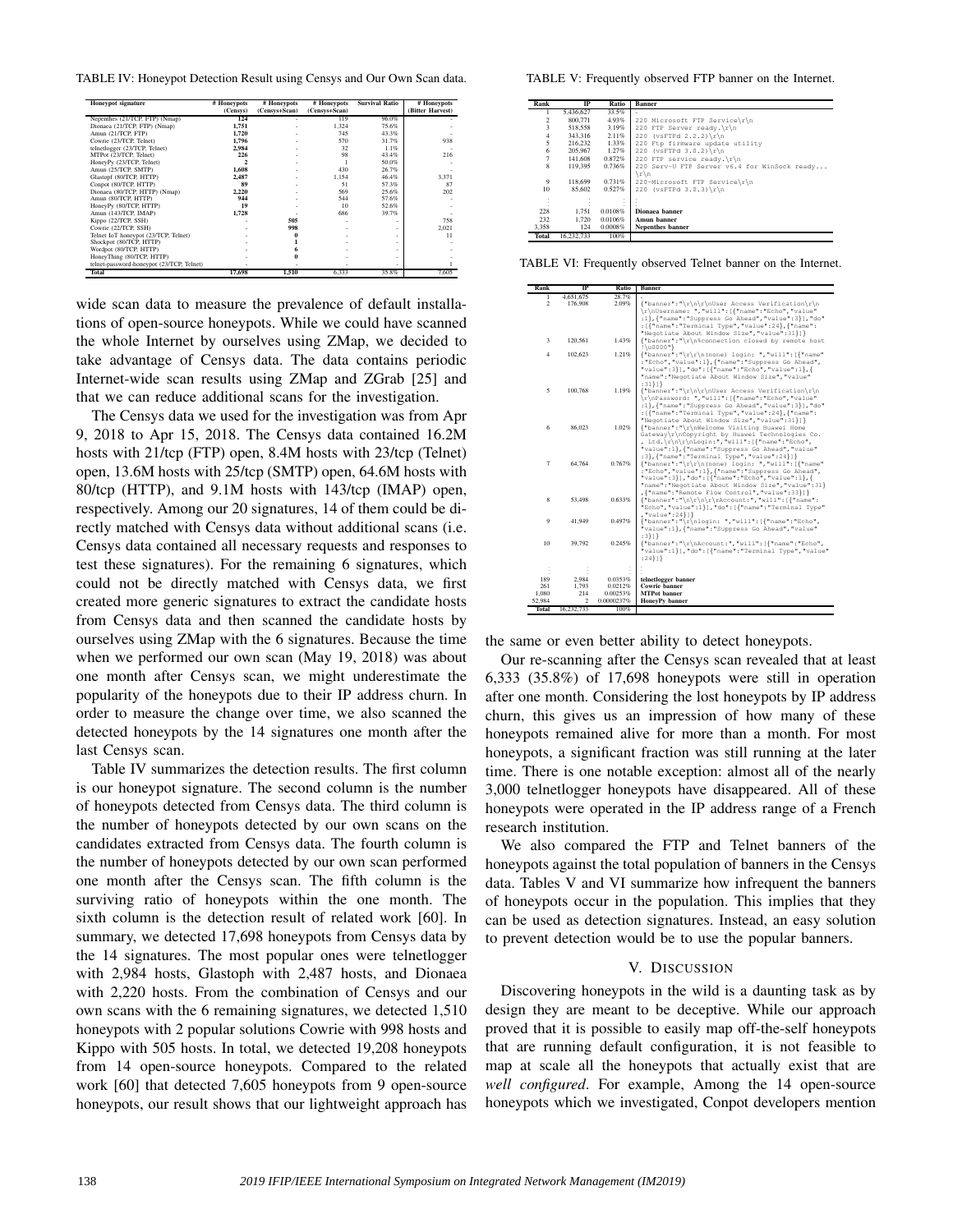TABLE VII: AS, Country and Network Type of Honeypot Population.

| 19,208 Honeypots (unique 13,417 IPs) |                      |                |              |                      |                 |  |  |
|--------------------------------------|----------------------|----------------|--------------|----------------------|-----------------|--|--|
| ⊪                                    | <b>AS Country</b>    | AS Type        | IP per $/16$ | <b>AS Country</b>    | AS Type         |  |  |
| 2.697                                | France               | Academic       | 390.0        | Mexico               | Academic        |  |  |
| 783                                  | Mexico               | Academic       | 253.1        | Taiwan               | <b>ISP</b>      |  |  |
| 771                                  | <b>United States</b> | <b>Hosting</b> | 249.0        | <b>Greece</b>        | Academic        |  |  |
| 696                                  | Taiwan               | <b>ISP</b>     | 203.4        | Taiwan               | <b>ISP</b>      |  |  |
| 653                                  | Japan                | Academic       | 129.6        | Japan                | Academic        |  |  |
| 606                                  | Taiwan               | <b>ISP</b>     | 79.0         | Taiwan               | <b>ISP</b>      |  |  |
| 510                                  | Italy                | Academic       | 77.2         | France               | Academic        |  |  |
| 464                                  | Taiwan               | <b>ISP</b>     | 61.7         | Taiwan               | <b>ISP</b>      |  |  |
| 450                                  | <b>United States</b> | Hosting        | 56.9         | Taiwan               | Academic        |  |  |
| 436                                  | Taiwan               | Academic       | 45.9         | Sweden               | ISP and Hosting |  |  |
| 314                                  | <b>France</b>        | Hosting        | 41.1         | France               | Academic        |  |  |
| 277                                  | Taiwan               | <b>ISP</b>     | 21.2         | <b>United States</b> | Hosting         |  |  |
| 271                                  | Taiwan               | <b>ISP</b>     | 20.0         | Taiwan               | Academic        |  |  |
| 249                                  | Greece               | Academic       | 19.8         | Sweden               | Hosting         |  |  |
| 247                                  | <b>France</b>        | Academic       | 18.8         | Taiwan               | Academic        |  |  |
| 187                                  | Taiwan               | <b>ISP</b>     | 18.4         | Taiwan               | <b>ISP</b>      |  |  |
| 171                                  | <b>United States</b> | Hosting        | 15.9         | Taiwan               | <b>ISP</b>      |  |  |
| 154                                  | Romania              | Other          | 13.5         | Taiwan               | <b>ISP</b>      |  |  |
| 149                                  | <b>United States</b> | Hosting        | 13.2         | <b>United States</b> | Hosting         |  |  |
| 134                                  | Taiwan               | <b>ISP</b>     | 12.6         | Taiwan               | <b>ISP</b>      |  |  |

customization and explain how operators can tailor their honeypot (e.g. HTTP headers, response latency). We believe this is the main reason why we couldn't find many Conpot honeypots with default setting. We leave for future research detecting customized honeypots, and focus on understanding the prevalence of honeypots with default setting.

We now investigate the population of honeypots discovered via the scan data. We first turn to the locations of the main concentrations of honeypots can be found, both in terms of geography and Autonomous Systems (AS). We then conduct an investigation of their lifespan. Finally, we discuss feedback we received after reaching out to several of the network operators with significant concentrations of honeypots in their networks. We end with another angle of this problem: the active abuse of these honeypots by criminals.

#### *A. Location*

We used GeoIP2 ISP Database [34] to acquire AS as well as ipinfo.io [28] to acquire geographical information for the population of honeypots. Table VII summarize the number of IP addresses of the top 20 ASes, the country of the AS, and the type of the AS. We manually categorized AS types into four. Also, we examined the relative density of honeypots by calculating the ratio of the number of honeypots to the number of IP addresses owned by each AS.Since the number of IP addresses owned by each AS is different, we calculated and compared the number of honeypots per /16 (65,536 IP addresses). We summarize the number of honeypots per /16 of the top 20 ASes in Table VII, excluding ASes smaller than /16. Regarding AS types, we categorized universities and research institutions as "*Academic*", companies that provide Internet access as "*ISP*", companies that provide servers (e.g., shared or dedicated servers, VPSes, cloud services, etc.) as "*Hosting*", and other companies (e.g., a financial company, and a travel agency, etc.) as "*Other*". From the results, we found that some of the top ASes are universities and research institutions. In terms of geography, Taiwanese ASes are overrepresented. They occupy 8 spots among the top 20 ASes.

How can we explain this pattern? The concentrations inside research networks suggests that perhaps many of these honeypots are used for training purposes or student research projects. This fits with our observation that these honeypots appear to be running somewhat amateuristically, with their lack customization or even explicitly self-revealing settings. If these honeypots are mostly, say, student projects, then the impact of their discoverability is limited. They can still be abused by attacks, as we will see below, but at least they won't impact any professional operations to monitor networks or measure attack trends.

While this explanation undoubtedly accounts for a portion of the population we have found, it does not seem adequate to explain the overall pattern. First, a non-trivial amount of resources is being spent on these honeypots. As Table VII shows, certain networks allocate many hundreds of IP addresses to these honeypots. This scale seems to suggest a scientific measurement effort or industrial-grade attack monitoring, rather than a trial installation for a student project. Second, we also find concentrations in the commercial environment of hosting and ISP networks. Again, this allocation of resources suggests that these honeypots have operational function and value. Third, seeing these honeypots as non-operational installations cannot explain their high prevalence across different networks in Taiwan. To get a better sense of the factors that might explain these concentrations, we reached out to a number of network operators using public contacts.

# *B. Lifespan*

To understand the lifespan of the honeypots, we analyze close to one year historical data of Censys data (Aug 8, 2017 to Jul 17, 2018). Figure 2 shows the number of detected honeypots in different ASes in one year. The number of detected honeypots is mostly stedy except that there are several events of bulk initiation and termination of honeypots in particular ASes. For example, in Nov 2017, 4,383 honeypots started operating in AS1, which is an academic network in Ireland, but in next month, all of them were shut down. Another huge termination of 6,917 honeypots was detected in Dec 2017 in AS2, which is an ISP in US.

Figure 3 shows the survival ratio of honeypots we detected on Aug 8, 2017. Counting from this first observation, the honeypots had an average lifespan of 200.42 days (SD=127.54). To see if lifespan varied across different networks types, we selected 53 ASes that had more than 10 detected IP addresses and manually categorized them into *Academic*, *ISP*, and *Hosting*. As a result, we have 5,553, 11,390, and 1,455 honypots detected on Aug 8, 2017 in Academic, ISP, Hosting networks, respectively. Remarkably, 80% of honeypots in academic networks were still operating after one year. These honeypots are obviously prime candidates for being detected and blacklisted by attackers. The honeypots in ISP and hosting networks show shorter lifespans, perhaps reflecting the higher economic value of the assigned resources. Still, about 20% of them run for at least one year in such a self-revealing manner. Note that the huge drop in ISP networks in Dec 2017 is due to the bulk termination of the honeypots in a U.S ISP. The drop in hosting networks in Apr 2018 comes from a bulk termination at a hosting service provider in U.S.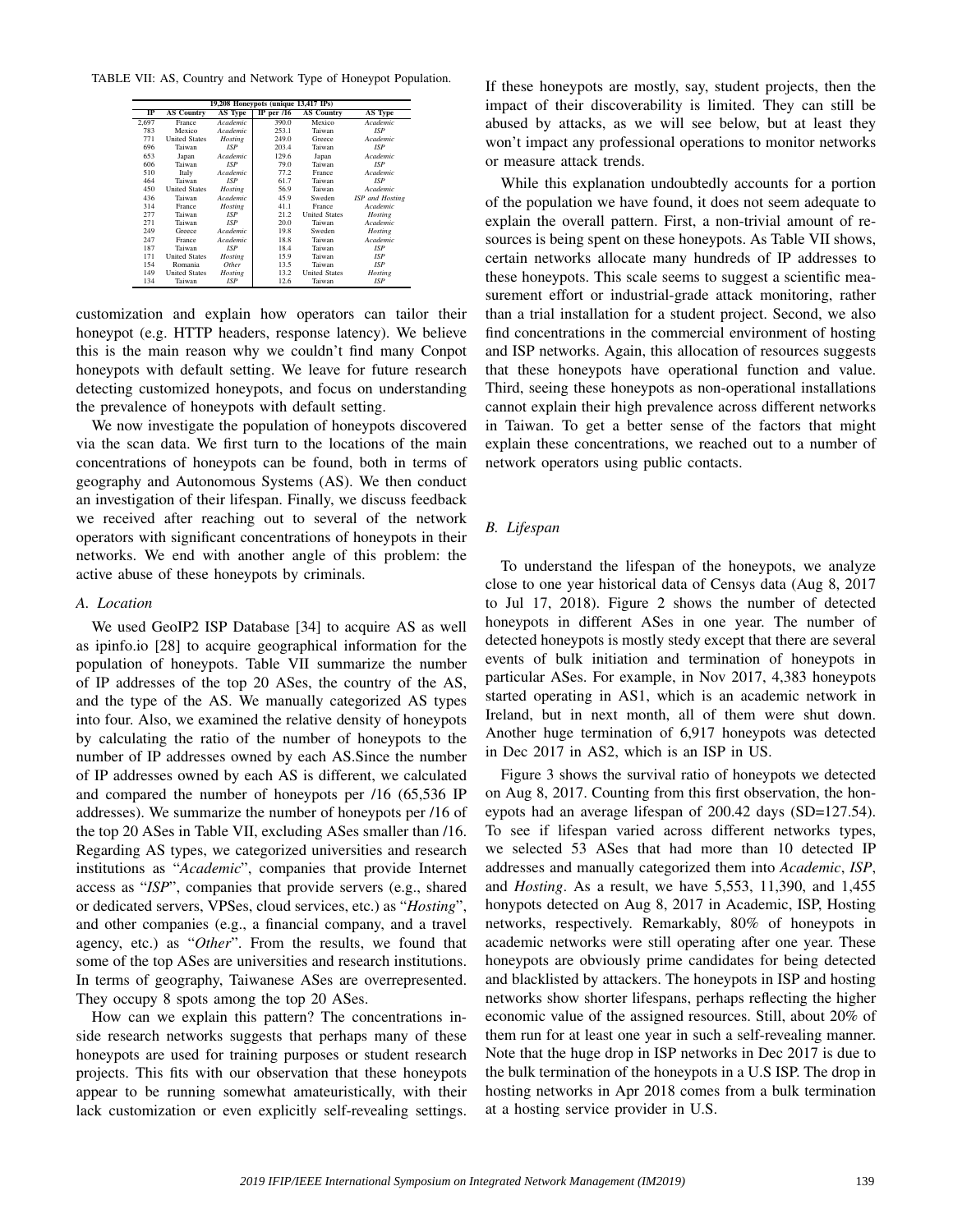

Fig. 2: # of Detected Honeypots in One Year.



Fig. 3: Survival time of Honeypots Detected on August 8, 2017.

## *C. Operator Feedback*

After we discovered many clusters of default honeypot installations, we were interested in understanding the reasons for running easily-discoverable honeypots. We contacted 11 operators of networks where these clusters were observed and received some insightful responses. We detailed the threat of honeypot detection (false negatives and other biases in monitoring and analysis) and offered suggestion on how to reduce discoverability. We asked the recipients, first, for confirmation of whether the IP addresses indeed hosted honeypots and, second, why these honeypots were running the default configurations, since that would make the easily detectable. However, we didn't receive any response from 7 operators. The lack of response already signals lack of network hygiene. So it is not surprising that these operators don't mind that their honeypots can be easily discovered. Other than the above, we received insightful responses from 4 operators.

One business ISP confirmed that there were indeed honeypots running on the IP addresses that we provided. As a courtesy, the ISP had temporarily routed some of its unused addresses space to a threat monitoring center of a worldfamous security organization. The ISP put us in touch with the Chief Technical Officer of that center. When asked why they were running honeypots with default configurations, the CTO responded: 'Well, the quick answer is that detection by attackers is not a big issue.'

The operator of a national research network confirmed we did indeed correctly identified several clusters of honeypots in their network. One cluster was being operated by a researcher who was monitoring attacks on building automation. Another cluster was being operated by a security non-profit for threat monitoring 'to actively make the Internet more secure'. Other clusters were in address space delegated to universities.

The operator of a national research institute confirmed that we correctly identified honeypots in their network. Although they were not aware of honeypot detection issues, they explained that they are operating other type of honeypots (such as high-interaction ones) to observe more sophisticated attacks.

A researcher in a university in Taiwan, where we found a number of honeypots, explained that there has been a series of government supported cyber security projects to encourage the honeypots setups in different organizations and that it may be the reason for the disproportionately large concentration in this specific region.

# *D. Abuse*

Prior work by Springall *et al.* reported that anonymous FTP servers were being abused by attackers to upload and distribute malware [54]. We also discovered 21 FTP honeypots that seems to be abused by an attacker. These honeypots had malicious binaries uploaded to them and other hosts were able to download them. We used VirusTotal to classify these binaries. We collected 54 malicious binaries (unique 17 malicious binaries): 12 CoinMiner, 2 Downloader, 2 Backdoor, and 1 Ransomware. This setup fits with a scenario where the hosts are used as download servers for when an attacker has established a foothold inside a network and then wants to download malware to the compromised host. We also note that these 21 abused honeypots were uploaded with similarly named files, so there is a possibility that the same attacker abused them. In short, it is clear that the poorly configured population of honeypots we uncovered can pose a direct security threat to the rest of the Internet.

## VI. ETHICS AND RESPONSIBLE DISCLOSURE

Strictly speaking, our study could be considered a form of offensive research, in the sense that we reveal the presence of honeypots, which adversaries may use to evade monitoring. Note, however, that this approach is already available to anyone who is willing to look at the default installations and design simple signatures from their characteristics. We therefore consider the information in this paper to be public knowledge. However, for ethical reasons we remove all AS names and IP addresses when referring individual honeypots.

As part of the responsible disclosure process, we have contacted 6 honeypot developers who has a contact address listed on the Github page (Conpot, Glastopf, Cowrie, MTPot, Shockpot, and telnetlogger). We sent them an executive summary of our results and a full description of our methodology. We received responses from two developers associated with Conpot and Glastopf, one of whom works on both: Lukas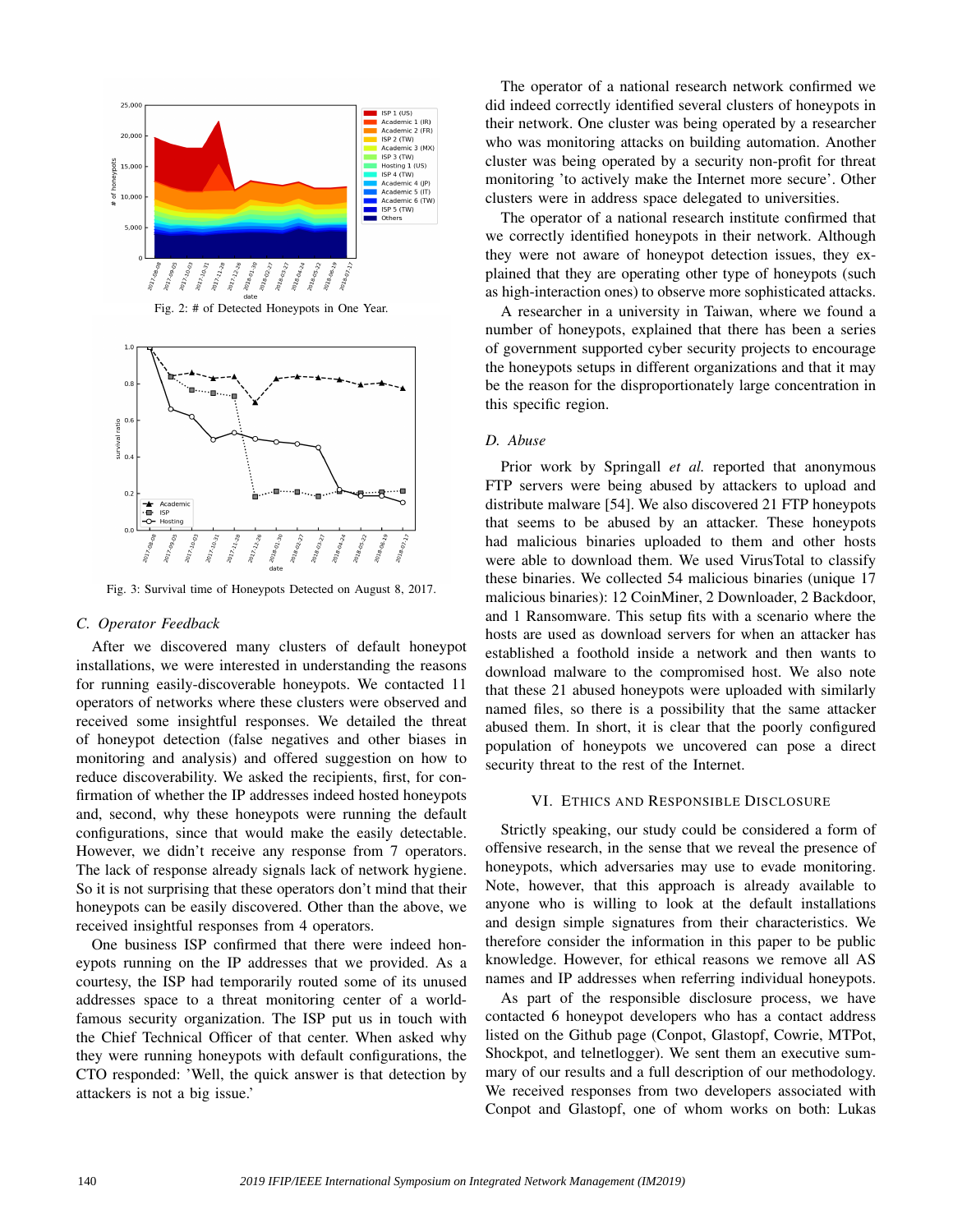Rist. In light of our disclosure, he added a paragraph on customization to the Glastopf repository. For Conpot, he pointed out that there is an extensive section in the documentation on customizing the exposed content [37]. He also stated that while discoverability is inherent to low-interaction honeypots, it is correct to point out that a honeypot in its default configuration is low hanging fruit for an adversary. Hence, they usual recommend to customize honeypots when deploying them. Also, the developer suggested that an operator could handle this limitation by identifying when an adversary attempts to make the distinction between real and emulated.

We also contacted all network operators who had honeypots that seems to be abused by attackers. We used three different ways to contact each operator: an email address listed on their web sites, a contact form on their web site, or the email addresses listed in WHOIS. We sent messages detailing potential threats that can be posed by their honeypots and offered suggestions on how to reduce discoverability.

Related works have already provided how to build well configured honeypots [5]. We further explain recommendations for honeypot operators who run open-source honeypots.

- 1) Regarding open-source honeypots running FTP, Telnet, SMTP, and IMAP services: their default banners are different from those of common services. To avoid honeypot detection, it is effective to change their banner to a popular banner that is actually used in practice. The top 10 banners of FTP and Telnet are listed in Tables V and VI. Of course, it is possible to investigate other services from Censys data as well. Most honeypots can change their banner from the configuration file.
- 2) In case of HTTP service: their default Web contents are unique and that can be used for honeypot detection (e.g., a hard-coded timestamp in HTTP header, unique HTML content, fixed response for any requests). Most honeypots store HTML files in a prescribed directory and yet it is possible to change their Web contents.
- 3) For SSH service: their intentional erroneous requests are poorly handled. It is necessary to patch the source code to deal with this issue and that it may be more difficult than others cases.

## VII. CONCLUSION

Our study has found that there are over 19,000 open-source honeypots online that can be detected with the simplest of signatures, as these systems have received no customization from their operators and are running in a basically self-revealing state. We found concentrations in research networks, but also in commercial hosting and access networks. In geographical terms, we found a high concentration in Taiwan.

The prevalence of these honeypots raise a number of questions. Why would anyone run a honeypot that is so easy to detect? One answer is that these honeypots serve no real operational purpose for ongoing security efforts. This explanation does not fit with the wider pattern, however. Thousands of honeypots are found in commercial networks, meaning that real resources are being spent on them. Furthermore, we confirmed that several clusters of honeypots were serving real operational purposes for threat monitoring, either as part of security operations or as part of academic research.

How problematic is this large-scale use of easilydiscoverable honeypots? Operators should, of course, make their own tradeoffs in terms of how they set up their honeypots. We do want to point out, however, that the practice we uncovered presents serious problems to the field. First, for scientific research on the threat landscape, using such honeypots are likely to be biased towards the least sophisticated attacks and attackers. Nobody knows to what extent attackers care about evading honeypots. We know anecdotally that attackers share lists of honeypots. For example, we found a list of SSH honeypots on *Pastebin* [41]. In light of the uncertainty about the extent of avoidance by attackers, good scientific practice requires that researchers should assume that this is a source of bias in their results.

Second, and related, honeypots in operational security monitoring are also impacted by this bias – a bias, we might add, that will draw scarce attention towards attacks of low sophistication. Some professionals might argue, as one of our respondents did, that honeypot detection by attackers is not a big issue. It is unclear, however, what this assessment is based on and how much confidence we can award to it. We know of no systematic comparison of such honeypots. Perhaps it is because they still see plenty of traffic coming in to the honeypot. That does not tell them, however, what they are missing, which is likely to have higher value for their security operations that the traffic they do see. A third and final problem is that these honeypots themselves pose a security threat, as we found evidence of ongoing abuse by attackers.

In the end, the situation we have observed is the result of an incentive issue. Are honeypot operators incentivized to customize their installation, as the documentation tells them to do? Given that in thousands of cases the answer turns out to be negative, we see three paths forward to improve the situation. First, the installation procedures could incentivize more customization and perhaps even include some forms by default. Second, in the absence of customization, at least the default configuration could be using more generic characteristics – e.g., Telnet or FTP banners – that are widely shared by real hosts (see Section IV-B). Third, we should improve our understanding of the negative impacts of easily-discoverable honeypots – that is, to see when and where attackers try to detect and evade and how this influences our observations. This require rigorous protocols to measure the degree of bias that is introduced both in scientific results and in operational security monitoring and incident response.

# *Acknowledgements*

A part of this work was funded by the WarpDrive: Web-based Attack Response with Practical and Deployable Research Initiative project, supported by the National Institute of Information and Communications Technology.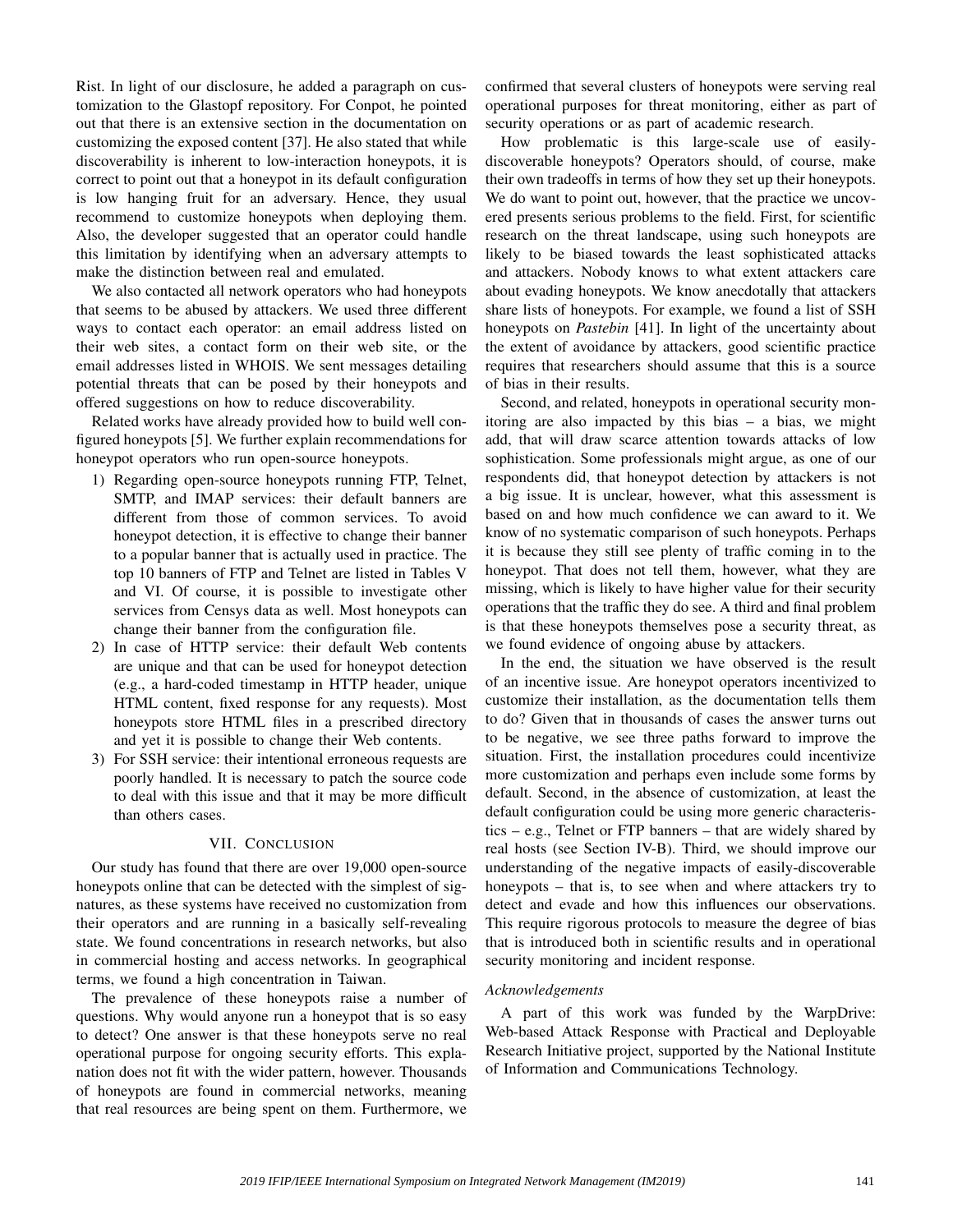#### **REFERENCES**

- [1] ALEXA. Alexa. https://www.alexa.com/.
- [2] ANTONAKAKIS, M., APRIL, T., BAILEY, M., BERNHARD, M., BURSZTEIN, E., COCHRAN, J., DURUMERIC, Z., HALDERMAN, J. A., INVERNIZZI, L., KALLITSIS, M., ET AL. Understanding the mirai botnet. In *USENIX Security Symposium* (2017).
- [3] ARIEL, B., BRACHA, S., LIOR, R., AND MOSHE, U. Identifying Attack Propagation Patterns in Honeypots using Markov Chains Modeling and Complex Networks Analysis. In *IEEE International Conference on Software Science, Technology and Engineering*, SWSTE'16.
- [4] BAECHER, P., KOETTER, M., HOLZ, T., DORNSEIF, M., AND FREIL-ING, F. The nepenthes platform: An efficient approach to collect malware. In *International Workshop on Recent Advances in Intrusion Detection* (2006), Springer, pp. 165–184.
- [5] BLACKHAT. Breaking honeypots for fun and profit. https://www.blackhat.com/us-15/briefing.html# breaking-honeypots-for-fun-and-profit.
- [6] CHARLES, C., SAM, C., BARBARA, E., P., AND DAVID, D. Dempstershafer evidence combining for (anti)- honeypot technologies. In *International Conference on Cloud Security and Management*, ICCSM'15.
- [7] CHARLES, C., SAM, C., BARBARA, E., P., AND DAVID, D. Hardening honeynets against honeypot-aware botnet attacks. In *International Conference on Cloud Security and Management*, ICCSM'15.
- [8] DURUMERIC, Z., ADRIAN, D., MIRIAN, A., BAILEY, M., AND HAL-DERMAN, J. A. A Search Engine Backed by Internet-Wide Scanning. In *Proceedings of the 22nd ACM SIGSAC Conference on Computer and Communications Security*, CCS'15.
- [9] DURUMERIC, Z., WUSTROW, E., AND HALDERMAN, J. A. ZMap: Fast Internet-wide Scanning and Its Security Applications. In *Proceedings of the 22nd USENIX Security Symposium*, USENIX'13.
- [10] ELEAZAR, A., A., GINA, G., G., NICOLAS, S., L., AND LUIS A., V., V. A new procedure to detect low interaction honeypots. In *International Journal of Electrical and Computer Engineering* (2014), pp. 848–857.
- [11] GITHUB. Amun. https://github.com/zeroq/amun.
- [12] GITHUB. Conpot. https://github.com/mushorg/conpot.
- [13] GITHUB. Cowrie. https://github.com/micheloosterhof/cowrie.
- [14] GITHUB. Dionaea. https://github.com/rep/dionaea.
- [15] GITHUB. Glastopf. https://github.com/mushorg/glastopf.
- [16] GITHUB. HoneyPy. https://github.com/foospidy/HoneyPy.
- [17] GITHUB. HoneyThing. https://github.com/omererdem/honeything.
- [18] GITHUB. Kippo. https://github.com/desaster/kippo.
- [19] GITHUB. MTPot. https://github.com/Cymmetria/MTPot.
- [20] GITHUB. Shockpot. https://github.com/threatstream/shockpot.
- [21] GITHUB. Telnet IoT honeypot. https://github.com/Phype/ telnet-iot-honeypot.
- [22] GITHUB. telnetlogger. https://github.com/robertdavidgraham/ telnetlogger.
- [23] GITHUB. University Domains and Names Data List & API. https: //github.com/Hipo/university-domains-list.
- [24] GITHUB. Wordpot. https://github.com/gbrindisi/wordpot.
- [25] GITHUB. Zgrab. https://github.com/zmap/zgrab.
- [26] GITHUB. Zmap. https://github.com/zmap/zmap.
- [27] HOLZ, T., AND RAYNAL, F. Detecting honeypots and other suspicious environments. In *Proceedings of the 6th IEEE Information Assurance Workshop*, IAW'05.
- [28] IPINFO.IO. ipinfo.io: IP Address API and Data Solutions geolocation, company, carrier info, type and more. https://ipinfo.io/.
- [29] JONI, U., SAMPSA, R., SAMUEL, L., AND VILLE, L. A survey on anti-honeypot and anti-introspection methods. In *World Conference on Information Systems and Technologies*, WorldCIST'17.
- [30] KATERINA, G.-P., GOCE, A., ANA, D., RISTO, P., AND BRANDON, M. Characterization and classification of malicious Web traffic. In *Computers & Security* (2014), pp. 92–115.
- [31] KOSTAS, G, A., STELIOS, S., PERIKLIS, A., KONSTANTINOS, X., EVANGELOS, P, M., AND ANGELOS, D. K. Detecting Targeted Attacks Using Shadow Honeypots. In *Proceedings of the 14th USENIX Security Symposium*, SSYM'05.
- [32] LUKAS, K., JOHANNES, K., DAISUKE, M., TOMOMI, N., TAKASHI, K., KATSUNARI, Y., AND CHRISTIAN, R. AmpPot: Honeypot for Monitoring Amplification DDoS Attack. In *Proceedings of the 18th International Symposium on Research in Attacks, Intrusions and Defenses*, RAID'15.
- [33] MARCIN, N., MATTHIAS, W., THOMAS, C., S., CHRISTIAN, K., AND JOCHEN, S. A Survey on Honeypot Software and Data Analysis. https: //arxiv.org/pdf/1608.06249.pdf, 2016.
- [34] MAXMIND. GeoIP2 ISP Database. https://www.maxmind.com/en/ geoip2-isp-database.
- [35] MEERAH, M., A.-H., AND MOSTAFA, H., D. Avoiding honeypot detection in peer-to-peer botnets. In *IEEE International Conference on Engineering and Technology*, ICETECH'15.
- [36] MIRIAN, A., MA, Z., ADRIAN, D., TISCHER, M., CHUENCHUJIT, T., YARDLEY, T., BERTHIER, R., MASON, J., DURUMERIC, Z., HALDER-MAN, ALEX, J., AND BAILEY, M. An Internet-wide view of ICS devices. In *14th Annual Conference on Privacy, Security and Trust*, PST'16.
- [37] MUSHORG. Conpots documentation. https://conpot.readthedocs.io/en/ latest/.
- [38] NEIL, R., B., T., D., AND E., JOHN, C. Fake Honeypots: A Defensive Tactic for Cyberspace. In *Proceedings of the 7th IEEE Information Assurance Workshop*, IAW'06.
- [39] NIELS, PROVOS. Honeyd Virtual Honeypot. http://www.honeyd.org/.
- [40] NMAP.ORG. Nmap: the Network Mapper Free Security Scanner. https: //nmap.org/.
- [41] PASTEBIN. ssh honeypot lists Pastebin. https://pastebin.com/ N2FUYg1x.
- [42] PING, W., LEI, W., RYAN, C., AND CLIFF, C., Z. Honeypot detection in advanced botnet attacks. In *International Journal of Information and Computer Security* (2010), pp. 30–51.
- [43] RAPID7. Kippo SSH Honeypot Detector. https://www.rapid7.com/db/ modules/-auxiliary/scanner/ssh/detect\_kippo.
- [44] RAPID7. Metasploit: Penetration Testing Software, Pen Testing Security. https://www.metasploit.com/.
- [45] RAPID7. Shodan Honeyscore Client. https://www.rapid7.com/db/ modules/-auxiliary/gather/shodan\_honeyscore.
- [46] RESHMA, R., P., AND CHIRAG, S., T. Zero-Day Attack Signatures Detection Using Honeypot. In *Proceedings of the International Conference on Computer Communication and Networks*, COMNET'11.
- [47] ROBERTO TANARA. Dionaea honeypot: from Conficker to WannaCry + SambaCry CVE 2017-7494. https://www.honeynet.org/node/1353.
- [48] RYAN BARNETT. New Bot Malware (BoSSaBoTv2) Attacking Web Servers Discovered. https://www.trustwave.com/Resources/ SpiderLabs-Blog/-Honeypot-Alert--New-Bot-Malware-(BoSSaBoTv2) -Attacking-Web-Servers-Discovered/.
- [49] SAURABH, C., RAKESH, KUMAR, S., AND RAM, SWAROOP, M. Honeypot Baselining for Zero Day Attack Detection. In *International Journal of Information Security and Privacy* (2017), pp. 63–74.
- [50] SEND-SAFE. Send-Safe Honeypot Hunter. http://www.send-safe.com/ honeypot-hunter.html.
- [51] SHIUE, L.-M., AND KAO, S.-J. Countermeasure for detection of honeypot deployment. In *International Conference on Computer and Communication Engineering*, ICCCE'08'.
- [52] SHODAN. Honeyscore. https://honeyscore.shodan.io/.
- [53] SHODAN. Shodan. https://www.shodan.io/.
- [54] SPRINGALL, D., DURUMERIC, Z., AND HALDERMAN, J. A. Ftp: The forgotten cloud. In *International Conference on 46th Annual IEEE/IFIP Dependable Systems and Networks*, DSN'16.
- [55] THE APACHE SOFTWARE FOUNDATION. the status of all apache mirrors. https://www.apache.org/mirrors/.
- [56] THE CENTOS PROJECT. List of CentOS Mirrors. https://www.centos. org/download/mirrors/.
- [57] THE HONEYNET PROJECT. About The Honeynet Project. https://www. honeynet.org/about.
- [58] TIMOTHY, B., AND NICK, N. Picky attackers: Quantifying the role of system properties on intruder behavior. In *Proceedings of the 33rd Annual Computer Security Applications Conference*, ACSAC'17.
- [59] UBUNTU. Official Archive Mirrors for Ubuntu. https://launchpad.net/ ubuntu/+archivemirrors.
- [60] VETTERL, A., AND CLAYTON, R. Bitter harvest: Systematically fingerprinting low- and medium-interaction honeypots at internet scale. In *12th USENIX Workshop on Offensive Technologies*, WOOT'18.
- [61] XINWEN, F., WEI, Y., DAN, C., XUEJUN, T., KEVIN, S., AND STEVE, G. On recognizing virtual honeypots and countermeasures. In *Proceedings of the 2nd IEEE International Symposium on Dependable, Autonomic and Secure Computing*, DASC'06.